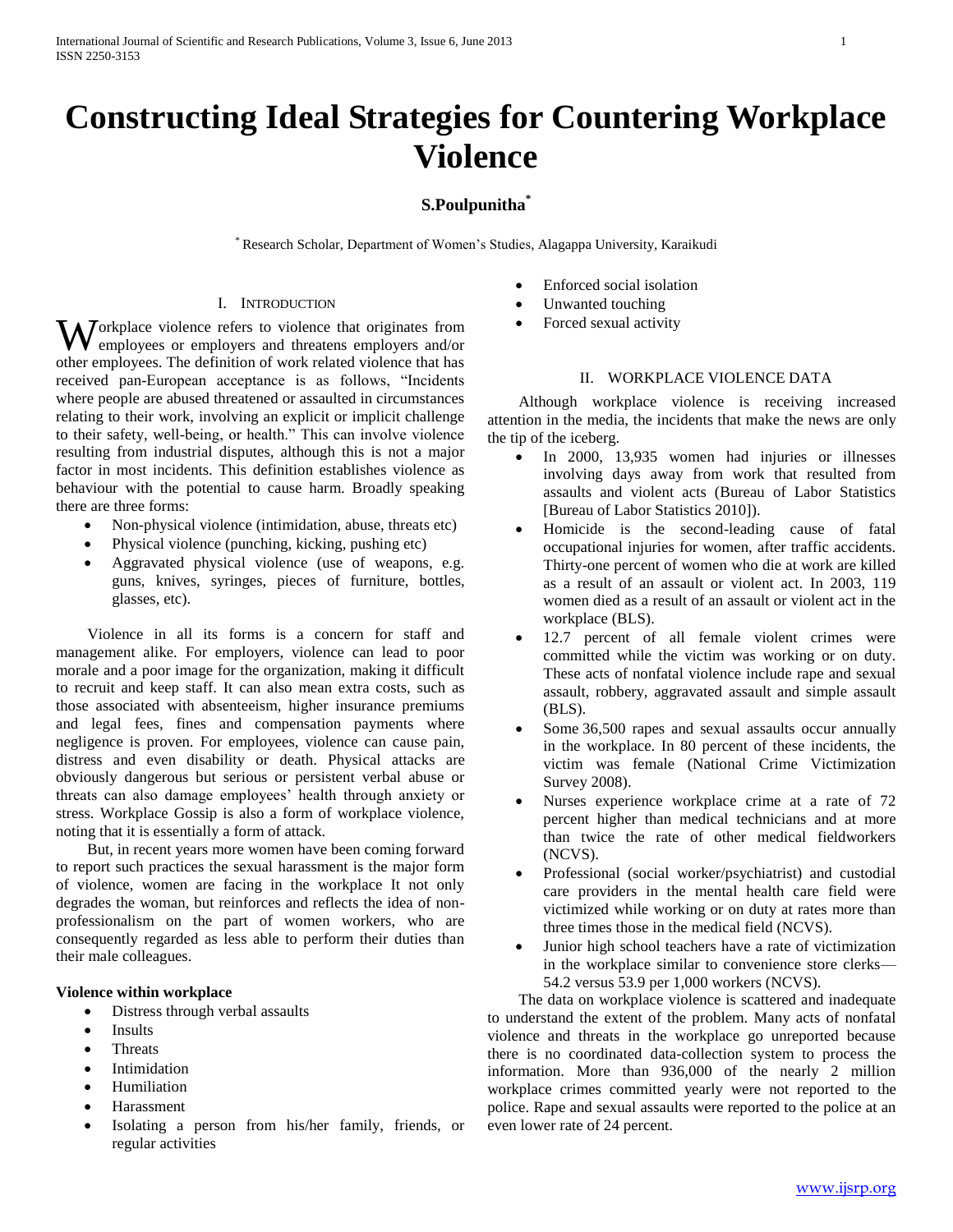International Journal of Scientific and Research Publications, Volume 3, Issue 6, June 2013 2 ISSN 2250-3153

#### III. TYPES OF WORKPLACE VIOLENCE

 By understanding the cause of the violence we will be better able to eliminate, reduce or manage the risk of occurring. There are three main types of work related violence

#### **Criminal violence**

 Violence perpetrated by individuals who have no relationship with the organization or victim. Normally their aim is to access cash, stock, drugs, or perform some other criminal or unlawful act.

#### **Service user violence**

 Violence perpetrated by individuals who are recipients of a service provided in the workplace or by the victim. This often arises through frustration with service delivery or some other byproduct of the organizations core business activities.

#### **Worker–on-worker violence**

 Violence perpetrated by individuals working within the organization colleagues, supervisors, managers etc. This is often linked to protests against enforced redundancies, grudges against specific members of staff or in response to disciplinary action that the individual perceives as being unjust.

#### IV. RELATED REVIEW

 **Malhotra** (**2004**) explains that women in Pakistan are constantly being harassed, at work place and on other public places. But, they do not report these incidents for fear of being restricted in their movements. Women also fear retaliation, stigmatization, and the uncooperative and humiliating attitude of officials and law enforcers. The Pakistan Penal Code prescribes punishments for sexual harassment offences, often policemen turn a blind eye even when they are approached by women. Women in Afghanistan have suffered a catastrophic assault on their human rights during regime of the Taliban.

 **National Commission for Women** has laid down the code of conduct at work place to prevent sexual harassment of women, which has been sent to all Government offices, Ministries, and Universities with the hope that employers would become more sensitive towards women. The guidelines highlight that it shall be the duty of the employer to prevent or deter the commission of any act of sexual harassment at workplace would include unwelcome sexually determined behaviour by any person either individually or in association with other persons such as eve teasing, unsavoury remarks, jokes causing embarrassment, innuendo and taunts, gender based insults or sexist remarks and unwelcome sexual overtones in any manner, touching or brushing against any part of the body, molestation or displaying pornographic or other derogatory pictures or sayings (**Hindu, Sept 16, 1998**).

 **Debashish Sengupta (2011)** has stated that the ILO has a much broader description on workplace violence. Workplace violence could be physical or psychological, anything at place of work that may fall under homicide, rape, kicking, biting,

punching, and harassment, including sexual and racial abuse, bullying, mobbing, victimizing, and leaving offensive messages, name-calling or deliberate silence. Greater levels of awareness are required in organisations, both amongst managers and workers.

#### **Methodology**

 Violence against women is a multifaceted problem that requires proactive mitigation strategies by the society, government, families and individuals. The significance of the problem emanates from the fact that its escalation and devastating effects not only lower quality of life but also leads to physical harm, emotional and psychological torture and even death. Negatively, Violence against women is thus a far reaching consequence in family and social relationship. Hence the researcher has chosen the topic for the study. Random sampling method has been adopted to investigate the violence against women issues from the respondents.

#### **Significance of the Study**

 The results of this study will significantly contribute in understanding of the various issues relating to violence against women. Specifically, it will be possible to analytical understand and appreciate, with an aim of reducing the various causes and effects of violence, care givers, the policy makers and the society attempts to help curb the crime based on espoused effects to groups and individuals.

#### V. OBJECTIVES

- To know the response of women while facing violence
- To probe the causes of violence and its impact on development issues
- To analyze the impact of violence on workplace

#### VI. STUDY UNIVERSE

 Tamil nadu has been a study universe. Out of 32 districts in Tamil Nadu, Six districts were selected for the study. Those districts have been selected on the basis of the data availed by the National Crime Records Bureau (ie) Three Districts from Higher rate of Violence( Tirunelveli, Madurai & Salem) and Three Districts from Lower rate of violence ( Sivagangai, Thiruchirappalli & Nilgiris).

## VII. LIMITATIONS OF THE STUDY

- 1. The study is limited to focus only the violence against women in the selected district of Tamil Nadu. The results of the study explicit only the six districts of Tamil Nadu.
- 2. Some of the respondents are very reluctant to share their experience regarding workplace violence with the researcher.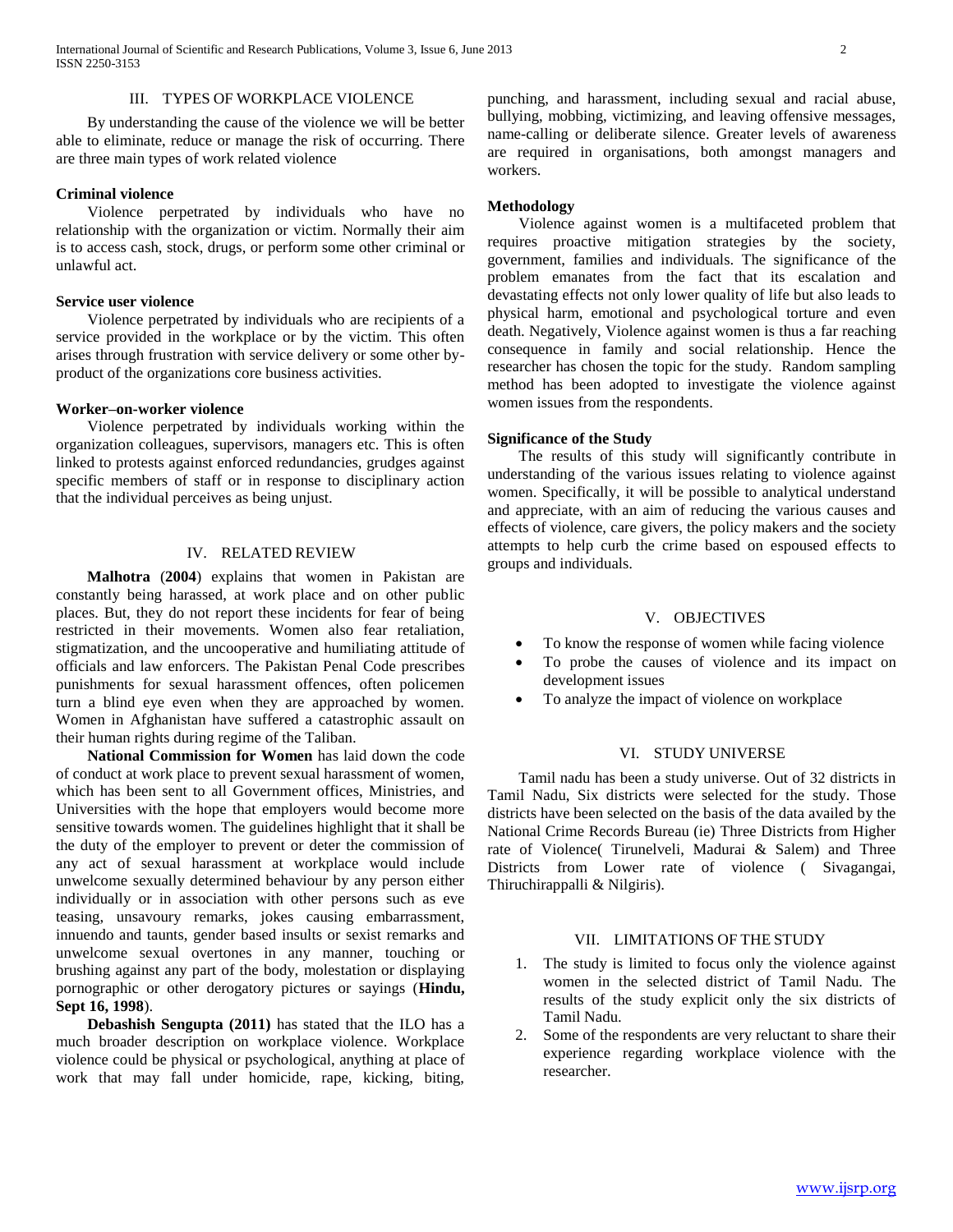|                 | <b>EMPLOYMENT STATUS OF WOMEN</b> |                            |                |  |  |  |
|-----------------|-----------------------------------|----------------------------|----------------|--|--|--|
| <b>DISTRICT</b> |                                   |                            |                |  |  |  |
|                 | <b>Organized Sectors</b>          | <b>Unorganized Sectors</b> | <b>TOTAL</b>   |  |  |  |
| Sivaganga       | $\overline{4}$                    | 6                          | 10             |  |  |  |
|                 | 7.27%                             | 10.90%                     | 18.18%         |  |  |  |
| Trichy          | $\overline{4}$                    | $\overline{7}$             | 11             |  |  |  |
|                 | 7.27%                             | 12.72%                     | 20.00%         |  |  |  |
| Salem           | $\overline{2}$                    | 8                          | 10             |  |  |  |
|                 | 3.63%                             | 14.54%                     | 18.18%         |  |  |  |
| Madurai         | $\overline{c}$                    | 4                          | 6              |  |  |  |
|                 | 3.63%                             | 7.27%                      | 10.90%         |  |  |  |
| Nilgiris        | $\overline{c}$                    | 5                          | $\overline{7}$ |  |  |  |
|                 | 3.63%                             | 9.09%                      | 12.72%         |  |  |  |
| Tirunelveli     | 8                                 | 9                          | 11             |  |  |  |
|                 | 3.63%                             | 16.36%                     | 20.00%         |  |  |  |
| <b>TOTAL</b>    | 16                                | 39                         | 55             |  |  |  |
|                 | 29.09%                            | 70.90%                     | 100.00%        |  |  |  |

# **EMPLOYMENT STATUS OF WOMEN**

Majority of 71% of respondents were employed in unorganized sectors and 29% of the respondents were employed in organized sectors. Women in India are mostly employed in unorganized sectors. This general trend is also observed in the sample of respondents.

# **RESPONDENTS OPINION ABOUT THE WORKING ENVIRONMENT**

|                 | <b>WORKING ENVIRONMENT</b> |                     |                              |              |  |  |
|-----------------|----------------------------|---------------------|------------------------------|--------------|--|--|
| <b>DISTRICT</b> | <b>Sexual Abuse</b>        | <b>Feel Jealous</b> | <b>Miss</b><br>understanding | <b>TOTAL</b> |  |  |
| Sivaganga       | 2                          |                     | 3                            | 6            |  |  |
|                 | 3.63%                      | 1.81%               | 5.45%                        | 10.90%       |  |  |
| Trichy          |                            | 3                   | 5                            | 9            |  |  |
|                 | 1.81%                      | 5.45%               | 9.09%                        | 16.36%       |  |  |
| Salem           | 4                          | 3                   | 5                            | 12           |  |  |
|                 | 7.27%                      | 5.45%               | 9.09%                        | 21.81%       |  |  |
| Madurai         | 0                          |                     | 4                            | 5            |  |  |
|                 | $0.00\%$                   | 1.81%               | 7.27%                        | 9.09%        |  |  |
| Nilgiris        | 4                          | $\mathfrak{D}$      | 7                            | 13           |  |  |
|                 | 7.27%                      | 3.63%               | 12.72%                       | 23.63%       |  |  |
| Tirunelveli     | $\overline{2}$             | 0                   | 3                            | 5            |  |  |
|                 | 3.63%                      | $0.00\%$            | 5.45%                        | 9.09%        |  |  |
|                 | 13                         | 10                  | 32                           | 55           |  |  |
| <b>TOTAL</b>    | 23.63%                     | 18.18%              | 58.18%                       | 100.00%      |  |  |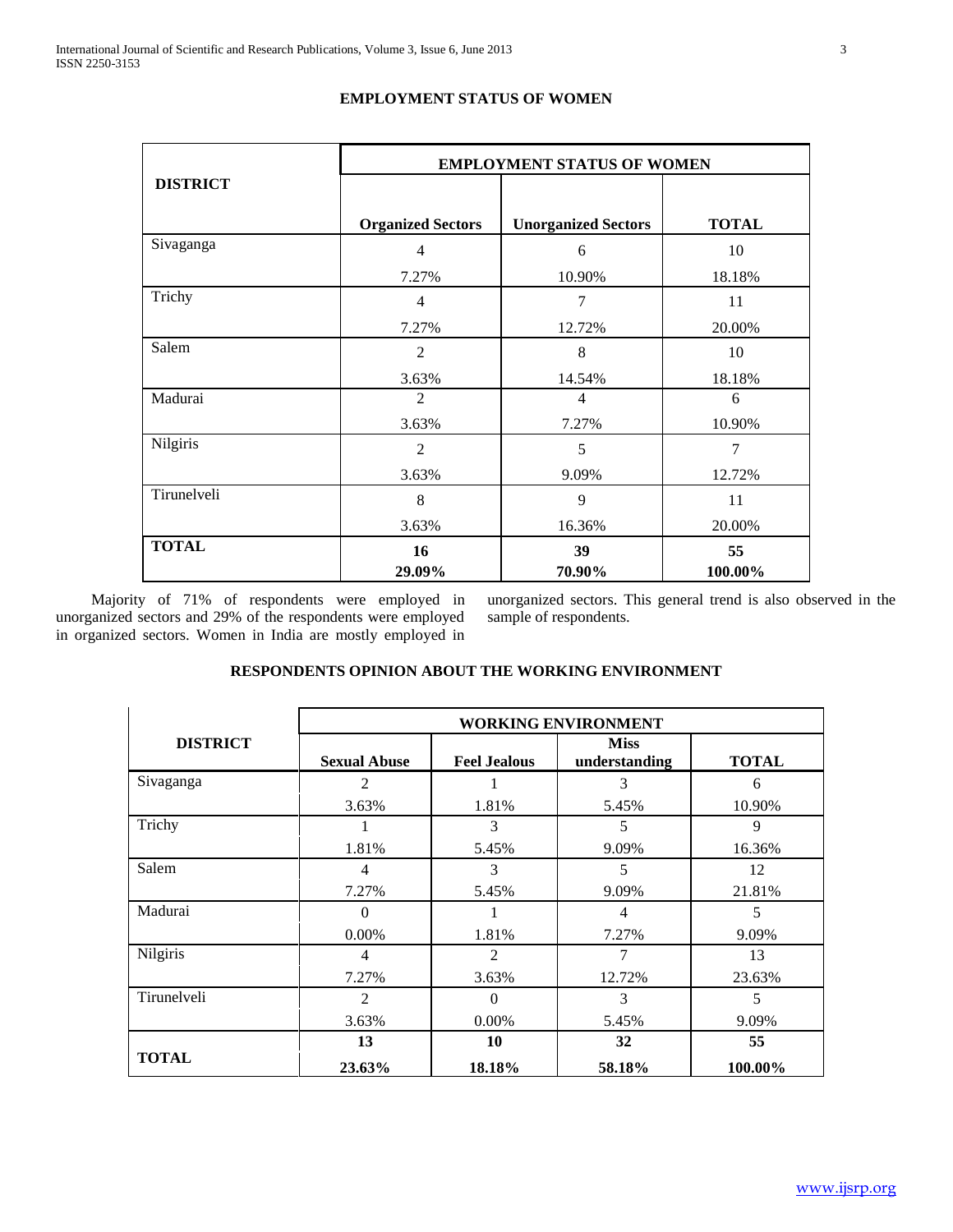The above table shows that more than half (58%) of the respondents are not having mutual understanding with one another in workplace, 24% of the respondents have under gone sexual abuse in workplace and 18% of the respondents are feeling jealous with one another in the workplace. The respondents are willing to reveal their opinion about jealous feel and miss understanding but not about sexual abuse. The researcher adopted different strategies to collect the real information from the respondents.

|                 | <b>TYPES OF VIOLENCE</b>           |                                  |                             |                        |  |  |
|-----------------|------------------------------------|----------------------------------|-----------------------------|------------------------|--|--|
| <b>DISTRICT</b> |                                    |                                  |                             |                        |  |  |
|                 | <b>Physical</b><br><b>Violence</b> | Psychological<br><b>Violence</b> | Economic<br><b>Violence</b> | <b>Social Violence</b> |  |  |
| Sivaganga       | 11                                 | 7                                | 6                           | 7                      |  |  |
| Trichy          | 20%<br>10                          | 12.72%<br>4                      | 10.90%<br>5                 | 12.72%<br>6            |  |  |
|                 | 18.18%                             | 7.27%                            | 9.09%                       | 10.90%                 |  |  |
| Salem           | 8                                  | 9                                | 7                           | $\overline{4}$         |  |  |
|                 | 14.54%                             | 16.36%                           | 12.72%                      | 7.27%                  |  |  |
| Madurai         | $\overline{7}$                     | 11                               | 8                           | 9                      |  |  |
|                 | 12.72%                             | 20%                              | 14.54%                      | 16.36%                 |  |  |
| Nilgiris        | 10                                 | $8\,$                            | 7                           | 6                      |  |  |
|                 | 18.18%                             | 14.54%                           | 12.72%                      | 10.90%                 |  |  |
| Tirunelveli     | 6                                  | 5                                | 5                           | $\overline{4}$         |  |  |
|                 | 10.90%                             | 9.09%                            | 9.09%                       | 7.27%                  |  |  |
| <b>TOTAL</b>    | 52                                 | 44                               | 38                          | 36                     |  |  |
|                 | 94.54%                             | 80%                              | 69.09%                      | 65.45%                 |  |  |

## **TYPES OF VIOLENCE FACED BY WOMEN IN THE WORK PLACE**

(Multiple responses)

 It is found that frequent incidence of violence in the work place. Women are facing all forms of violence in the work place. 95% of the respondents have faced physical violence. 80% of the respondents have reported that they are facing psychological

violence in the work place. 69% and 65% of the respondents have faced economic violence and social violence respectively. All the working women are facing physical, psychological, economic and social violence.

## **REASONS FOR VIOLENCE AT WORK PLACE**

|                 | <b>REASONS FOR VIOLENCE AT WORK PLACE</b> |                                |                 |                   |              |  |  |
|-----------------|-------------------------------------------|--------------------------------|-----------------|-------------------|--------------|--|--|
| <b>DISTRICT</b> | <b>Misunderstanding</b>                   | Caste<br><b>Discrimination</b> | Feel<br>jealous | Over work<br>load | <b>Total</b> |  |  |
| Sivaganga       |                                           |                                |                 |                   | 6            |  |  |
|                 | $0.00\%$                                  | 3.63%                          | 1.81%           | 5.45%             | 10.90%       |  |  |
| Trichy          | 4                                         | 2                              |                 | 4                 | 11           |  |  |
|                 | 7.27%                                     | 3.63%                          | 1.81%           | 7.27%             | 20%          |  |  |
| Salem           |                                           |                                |                 |                   | 9            |  |  |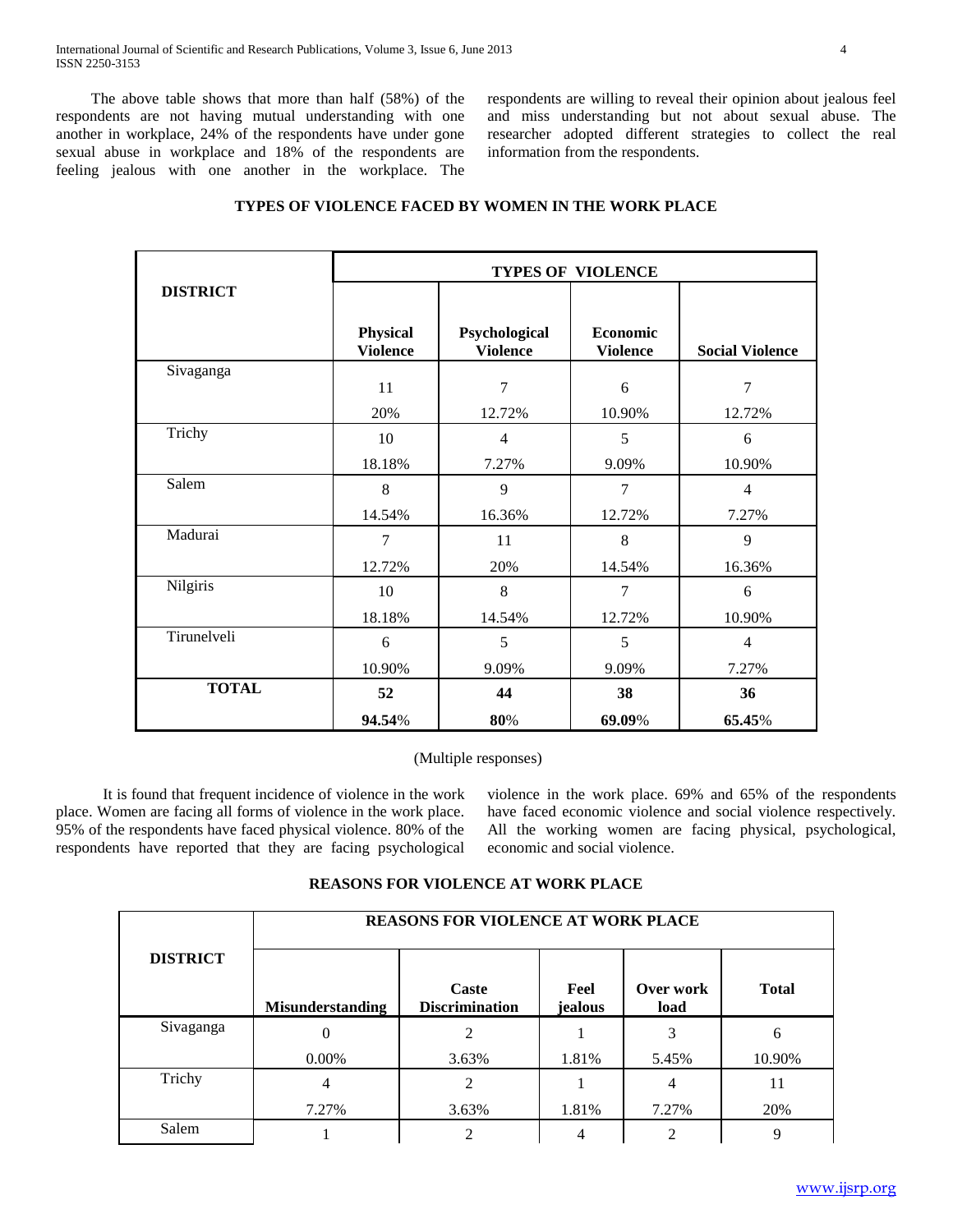International Journal of Scientific and Research Publications, Volume 3, Issue 6, June 2013 5 ISSN 2250-3153

|                 | 1.81% | 3.63% | 7.27%  | 3.63%          | 16.36%  |
|-----------------|-------|-------|--------|----------------|---------|
| Madurai         | 3     | 2     | 4      | 4              | 13      |
|                 | 6.00% | 3.63% | 7.27%  | 7.27%          | 23.63%  |
| <b>Nilgiris</b> | 2     |       | 3      | 3              | 9       |
|                 | 3.63% | 1.81% | 5.45%  | 5.45%          | 16.36%  |
| Tirunelveli     |       | 2     | 0      | $\overline{4}$ |         |
|                 | 1.81% | 3.63% | 0.00%  | 7.27%          | 12.72%  |
| <b>TOTAL</b>    | 11    | 11    | 13     | 20             | 55      |
|                 | 20%   | 20%   | 23.63% | 36.36%         | 100.00% |

In the perception of the respondents over work load, jealous feeling and misunderstanding with seniors and coworkers are the major reasons for the violence in the workplace. 36% of the respondents were of the opinion that over workload is major cause of violence in the workplace. 24% of the

respondents were of the opinion that feeling jealous is one of the causes for violence in the workplace and 20% of the respondents were of the opinion that misunderstanding and caste discrimination is another cause for violence.

|                 |                                   | PERPETRATION VIOLENCE            |                    |              |  |  |  |  |
|-----------------|-----------------------------------|----------------------------------|--------------------|--------------|--|--|--|--|
| <b>DISTRICT</b> | <b>Higher</b><br><b>Authority</b> | Co-workers                       | <b>Subordinate</b> | <b>Total</b> |  |  |  |  |
| Sivaganga       | 7                                 | $\overline{2}$                   | 3                  | 12           |  |  |  |  |
|                 | 12.72%                            | 3.63%                            | 5.45%              | 21.81%       |  |  |  |  |
| Trichy          | $\overline{4}$                    | $\overline{4}$                   | $\overline{2}$     | 10           |  |  |  |  |
|                 | 7.27%                             | 7.27%                            | 3.63%              | 18.18%       |  |  |  |  |
| Salem           | 3                                 | $\overline{2}$<br>$\overline{4}$ |                    | 9            |  |  |  |  |
|                 | 5.45%                             | 3.63%                            | 7.27%              | 16.36%       |  |  |  |  |
| Madurai         | $\overline{4}$                    | 3                                | 3                  | 10           |  |  |  |  |
|                 | 7.27%                             | 5.45%                            | 5.45%              | 18.18%       |  |  |  |  |
| Nilgiris        | $\overline{2}$                    | $\overline{2}$                   | $\overline{2}$     | 6            |  |  |  |  |
|                 | 3.63%                             | 3.63%                            | 3.63%              | 10.90%       |  |  |  |  |
| Tirunelveli     | 1                                 | 5                                | $\overline{2}$     | 8            |  |  |  |  |
|                 | 1.81%                             | 9.09%                            | 3.63%              | 14.54%       |  |  |  |  |
|                 | 21                                | 18                               | 16                 | 55           |  |  |  |  |
| <b>TOTAL</b>    | 38.18%                            | 32.72%                           | 29.09%             | 100.00%      |  |  |  |  |

### **PERPETRATION VIOLENCE IN WORKPLACE**

 The respondents have stated that they face violence not only by the superiors but also by their co-workers they also behave violently towards them. From the above table, it was found that 38% of the respondents encounter violence in the

workplace mostly from higher authority. It was opined that 33% and 29 % of the respondents are encountering violence in the workplace from co-workers and subordinates respectively.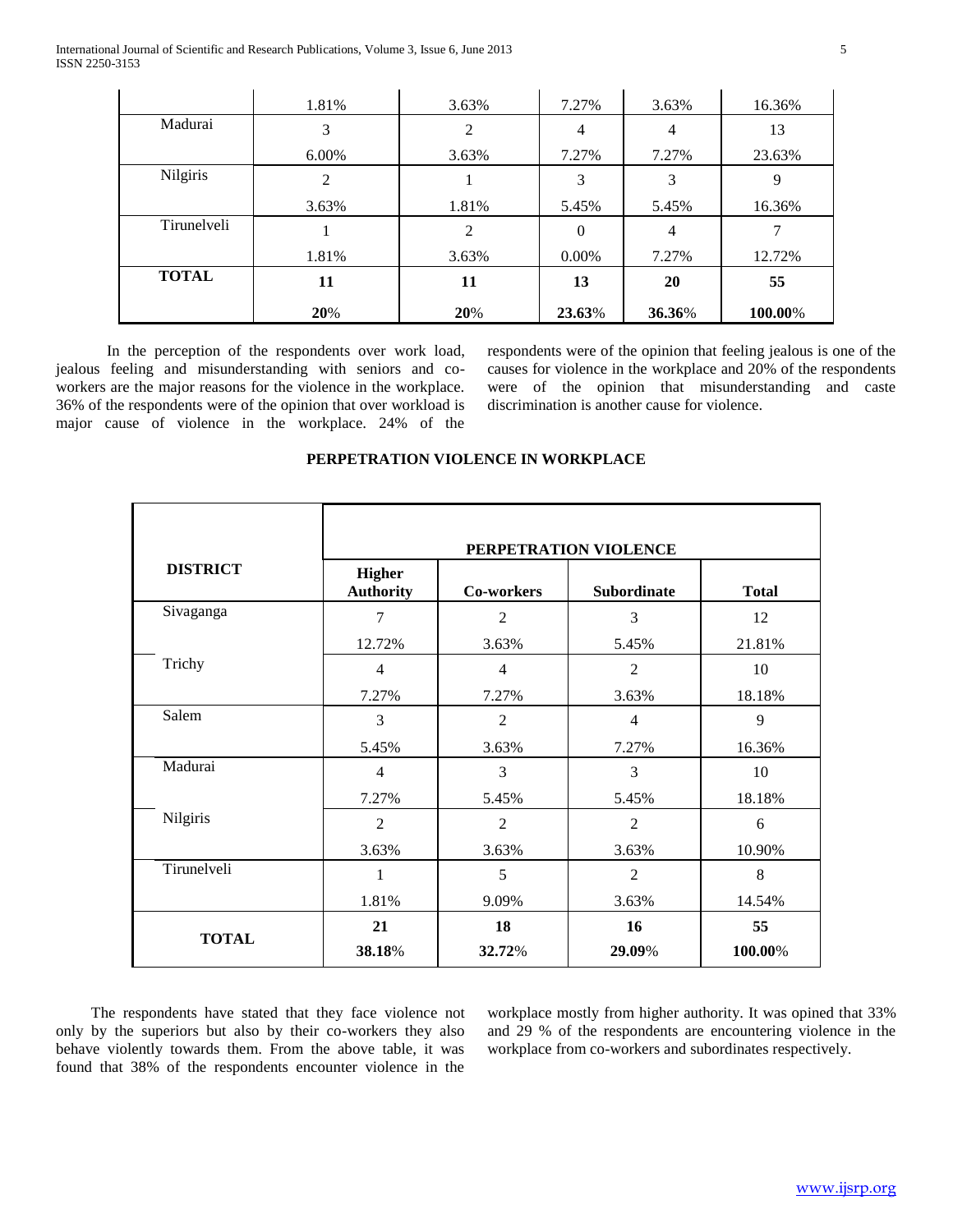|                 | PHYCHOLOGICAL IMPACT OF VIOLENCE |                |                |                |                |                |
|-----------------|----------------------------------|----------------|----------------|----------------|----------------|----------------|
| <b>DISTRICT</b> | Fear                             | <b>Anxiety</b> | Anger          | <b>Tension</b> | <b>Stress</b>  | <b>Total</b>   |
| Sivaganga       | $\overline{2}$                   | 1              | 1              | 3              | 1              | 8              |
|                 | 3.63%                            | 1.81%          | 1.81%          | 5.45%          | 1.81%          | 14.54%         |
| Trichy          | $\mathbf{1}$                     | $\theta$       | 1              | $\mathfrak{D}$ | $\mathfrak{D}$ | 6              |
|                 | 1.81%                            | 0.00%          | 1.81%          | 3.63%          | 3.63%          | 10.90%         |
| Salem           | 3                                | 1              | $\overline{2}$ | 1              | 1              | 8              |
|                 | 5.45%                            | 1.81%          | 3.63%          | 1.81%          | 1.81%          | 14.54%         |
| Madurai         | 1                                | 3              | 1              | 3              | 1              | 9              |
|                 | 1.81%                            | 5.45%          | 1.81%          | 5.45%          | 1.81%          | 16.36%         |
| Nilgiris        | 1                                | 1              | $\mathfrak{D}$ | 8              | $\mathfrak{D}$ | $\overline{4}$ |
|                 | 1.81%                            | 1.81%          | 3.63%          | 14.54%         | 3.63%          | 25.45%         |
| Tirunelveli     | $\overline{2}$                   | $\overline{2}$ | 3              | $\overline{2}$ | 1              | 10             |
|                 | 3.63%                            | 3.63%          | 5.45%          | 3.63%          | 1.81%          | 18.18%         |
| <b>TOTAL</b>    | 10                               | 8              | 10             | 19             | 8              | 55             |
|                 | 18.18%                           | 14.54%         | 18.18%         | 34.54%         | 14.54%         | 100.00%        |

## **PSYCHOLOGICAL IMPACT OF VIOLENCE ON THE RESPONDENTS**

In addition to the physical violence, women suffer from the psychological problems also. Understanding psychological impact is of big importance in finding effective ways to support victims in the society. From the above table, it was found that the

majority of 34% of the respondents feeling tension as the impact of violence, 18% of the respondents are feeling fear and anger and the remaining 14% of the respondents are feeling like anxiety and stress as the psychological impact of violence.

| <b>DISTRICT</b> | Co-workers     | <b>Higher</b><br><b>Authority</b> | <b>Union</b>   | Family<br><b>Members</b> | <b>TOTAL</b>   |
|-----------------|----------------|-----------------------------------|----------------|--------------------------|----------------|
| Sivaganga       | 6              | $\overline{2}$                    | $\Omega$       |                          | 9              |
|                 | 10.90%         | 3.63%                             | 0.00%          | 1.81%                    | 16.36%         |
| Trichy          | 5              | 2                                 | $\overline{0}$ |                          | 8              |
|                 | 9.09%          | 3.63%                             | 0.00%          | 1.81%                    | 14.54%         |
| Salem           | 5              | 5                                 | 1              | $\Omega$                 | 11             |
|                 | 9.09%          | 9.09%                             | 1.81%          | 0.00%                    | 20%            |
| Madurai         | 5              | $\overline{2}$                    | $\overline{2}$ |                          | 10             |
|                 | 10.00%         | 3.63%                             | 3.63%          | 1.81%                    | 18.18%         |
| Nilgiris        | $\overline{4}$ | 5                                 | $\overline{2}$ | $\mathfrak{D}$           | 13             |
|                 | 7.27%          | 9.09%                             | 3.63%          | 3.63%                    | 23.63%         |
| Tirunelveli     | 3              | $\theta$                          | 1              | $\overline{2}$           | $\overline{4}$ |
|                 | 5.45%          | 0.00%                             | 1.81%          | 3.63%                    | 7.27%          |
| <b>TOTAL</b>    | 28             | 16                                | 6              | 7                        | 55             |
|                 | 50.90%         | 29.09%                            | 10.90%         | 12.72%                   | 100.00%        |

## **SHARING THE INCIDENCE OF VIOLENCE IN THE WORK PLACE**